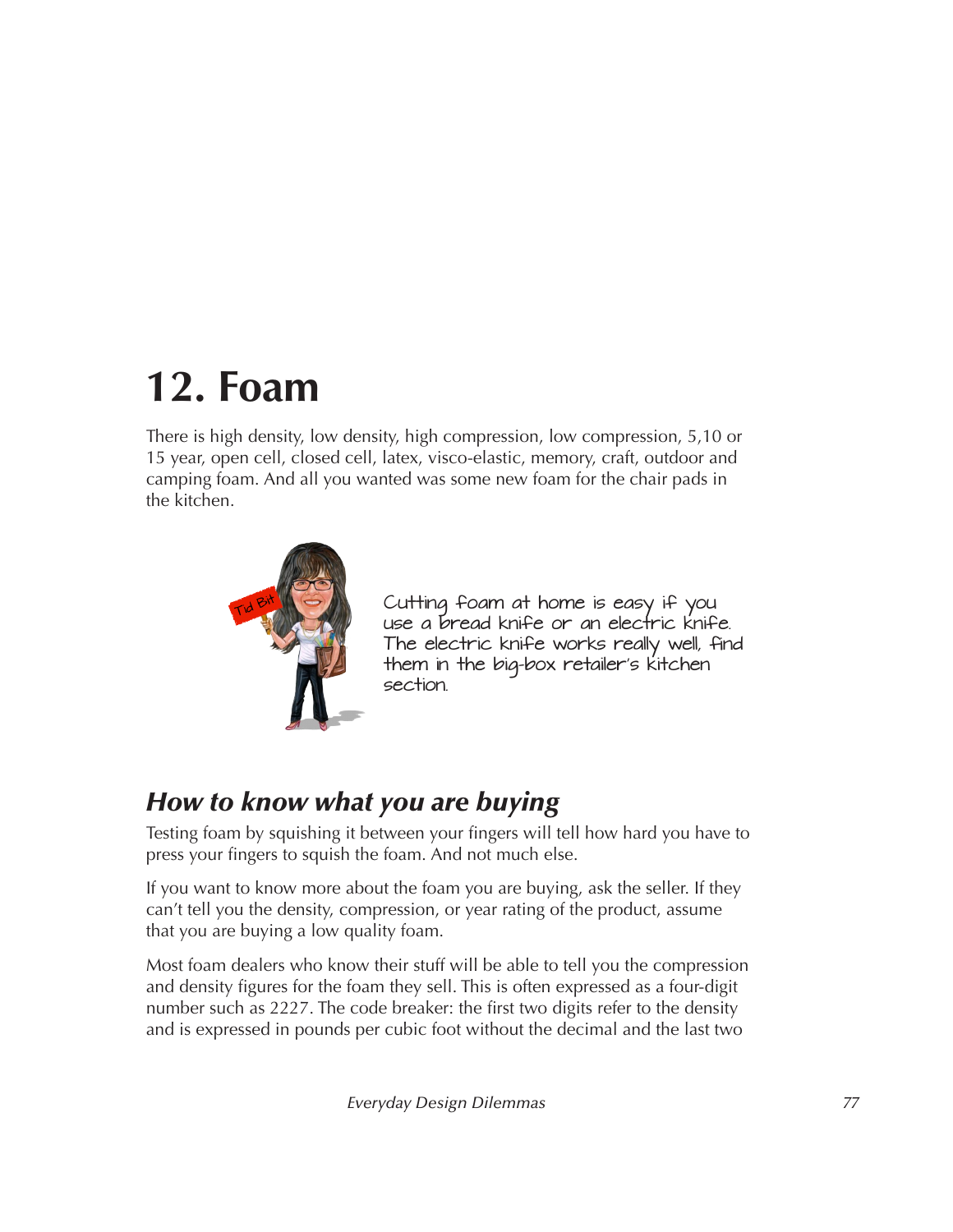digits are the pounds of pressure needed to compress the 1-foot-cube of foam by one-third. For example: 2227 foam weights 2.2 pounds per cubic foot and it takes 27 pounds of pressure to compress the 1-foot-cube by one-third.

### *How to know what to buy*

A good sofa seat foam is between two and three pounds per cubic foot.

A sofa seat cushion is usually rated at between 30 and 35 for compression, back cushions tend to be a bit softer, so less compression, 20-25, for example.

What to do if you want a good feeling seat cushion that is not rock-hard? Think of this as sitting in the foam, rather than on the foam. (This is also a criteria for choosing a foam mattress.) You need high-density low compression foam. Such as perhaps 5314 (5.3 pounds of weight, 14 pounds of compression—this would be found in high-quality memory foam).

### *Cushion wrap*

Most foam cushions on a sofa or in a decorative pillow will have been wrapped with a quilt-batt-like substance, usually Dacron® or terylyne, that softens the look of the foam and rounds the edges a bit. If you are making your own cushions buy the wrap from an upholsterer; their product is bonded, which means it will not separate from the friction of the foam against the inside of the cushion cover. Regular quilt batting won't stand up well and tends to shred quickly.

## *Price of foam*

Some retailers sell foam by the foot or meter per precut width, but they base their prices on board foot. This is a piece 12 inches  $x$  12 inches  $x$  1 inch thick. If the piece was 2 inches thick, it would be 2 board feet. If you are comparing prices between retailers, break the price down to board feet to get a price you can accurately compare. See the chapter on Math for the Home Decorator for how to calculate board feet.

### *How to cut foam*

Most foam sellers will cut the foam to the shape you need. Take a paper pattern of the shape. Remember too that in order to have a really snug cushion the foam is often cut about ½ inch larger than the finished size. This is up to you. Be careful with this though, if the foam is less than 3 inches thick or so, it may buckle if it is too tight in the cover.